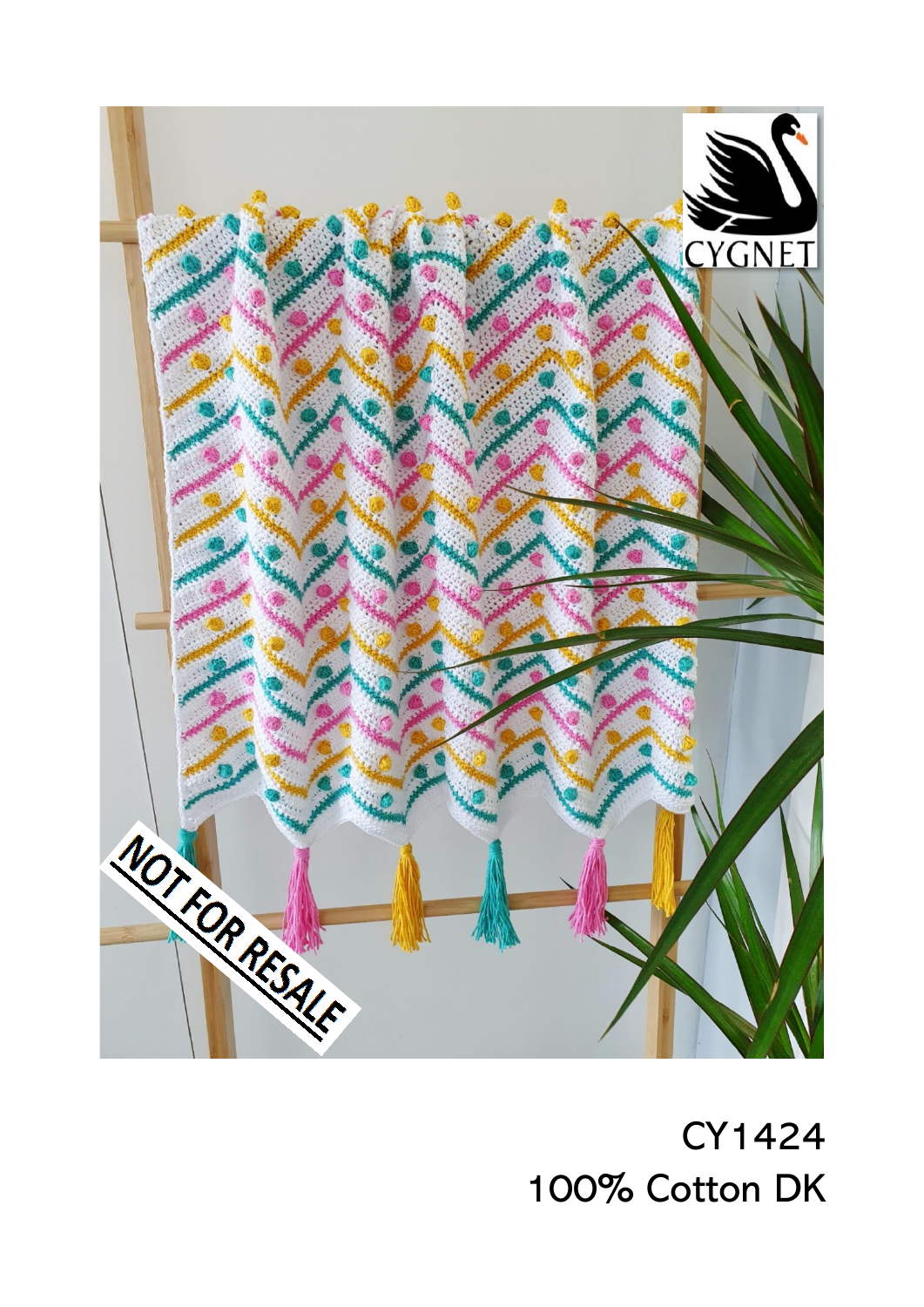# *Materials*

 Main Colour - 100g x3 - 100% Cotton White 2080 Colour 1 - 100g x1 – 100% Cotton Spring 6711 Colour 2 - 100g x1 – 100% Cotton Golden 3184 Colour 3 - 100g x1 – 100% Cotton Peony Pink 4065 Hook – 4mm **Scissors** Tapestry/Wool Needle

### *Measurements*

Size: approx. 70 x 70cm

## *Notes*

- Patterns written in UK Terms.
- PC Popcorn Stitch 5tr into same st, remove loop from hook and insert hook into first of 5tr, slip loop back onto hook and pull through that first tr.

Ī

- Your popcorn stitch will be at the front of your blanket.
- Ch1 at the beginning of each row DOES NOT count as a stitch.
- The coloured yarn is carried through under the main colour yarn on the popcorn stitch rows, similar to tapestry crochet.
- Turn at the end of each row.

### *Abbreviations*

CH – Chain SS – Slip Stitch STS – Number of stiches DC – Double Crochet HTR – Half Treble Crochet TR – Treble Crochet DC2TOG – Double Crochet Decrease over 2 stitches DC3TOG – Double Crochet Decrease over 3 stitches HTR2TOG – Half Treble Decrease over 2 stitches HTR3TOG – Half Treble Decrease over 3 stitches ( ) – All stitches done in the same stitch INC – Increase

*Tension*

30 stitches x 12 rows (10cm 4 inch square)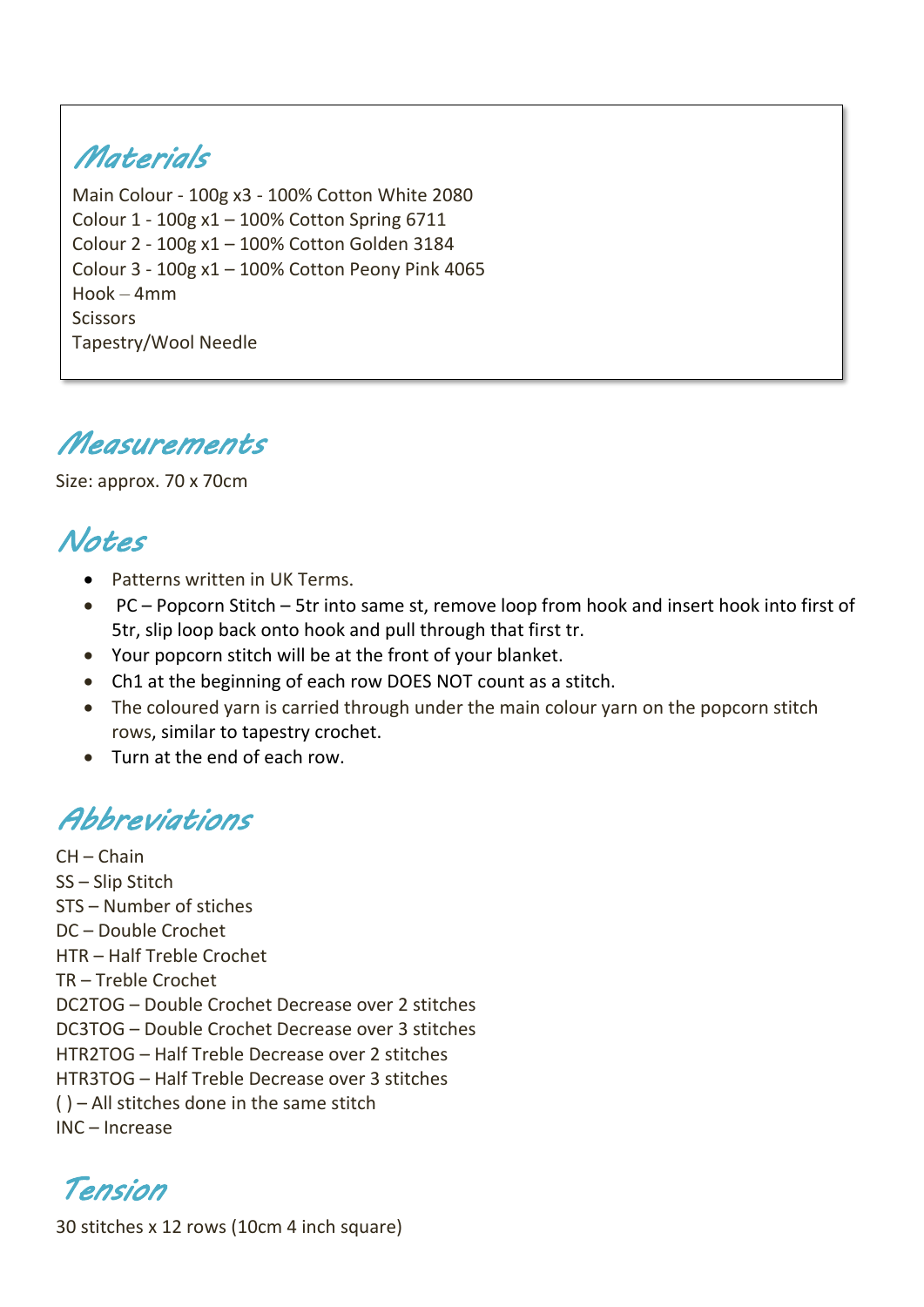### *Pattern*

#### **To Start – 4mm hook,** In **MC** chain 162

#### **Row 1**

In 2nd chain from the hook, htr2tog, \*14htr, 3htr inc, 14htr, htr3tog\*\* repeat from \* to \*\* x3 more times, 14htr, 3htr inc, 14htr, htr2tog, turn [162 sts].

#### **Row 2**

Ch1, htr2tog, \*14htr, 3htr inc, 14htr, htr3tog\*\* repeat from \* to \*\* x3 more times, 14htr, 3htr inc, 14htr, htr2tog, turn [162 sts] Break MC.

#### **Row 3 –** Join **C1**

Ch1, htr2tog, \*14htr, 3htr inc, 14htr, htr3tog\*\* repeat from \* to \*\* x3 more times, 14htr, 3htr inc, 14htr, htr2tog, turn [162 sts] Break yarn.

#### **Row 4 –** Join **MC**

Ch1, htr2tog, \*14htr, 3htr inc, 14htr, htr3tog\*\* repeat from \* to \*\* x3 more times, 14htr, 3htr inc, 14htr, htr2tog, turn [162 sts] Don't break yarn.

#### **Row 5 –** Join **C1** – See Notes about carrying the colour

In **MC**, Ch1, htr2tog, \*6htr, in **C1** PC, in **MC** 7htr, (htr, in **C1** PC, in **MC** htr), 7htr, in **C1** PC, in **MC** 6htr, htr3tog\*\* repeat from \* to \*\* x3 more times, 6htr, in **C1** PC, in **MC** 7htr, (htr, in **C1** PC, in **MC** htr), 7htr, in **C1** PC, in **MC** 6htr, htr2tog, turn [162 sts including 15 PC's] Break coloured yarn.

#### **Row 6 –** In **MC**

Ch1, htr2tog, \*14htr, 3htr inc, 14htr, htr3tog\*\* repeat from \* to \*\* x3 more times, 14htr, 3htr inc, 14htr, htr2tog, turn [162 sts] Break yarn.

**Rows 7 – 10**  Repeat rows 3 – 6 in **C2**

**Rows 11 – 14**  Repeat rows 3 – 6 in **C3**

**Rows 15 – 18** Repeat rows 3 – 6 in **C1**

**Rows 19 – 22**  Repeat rows 3 – 6 in **C2**

**Rows 23 – 26** Repeat rows 3 – 6 in **C3**

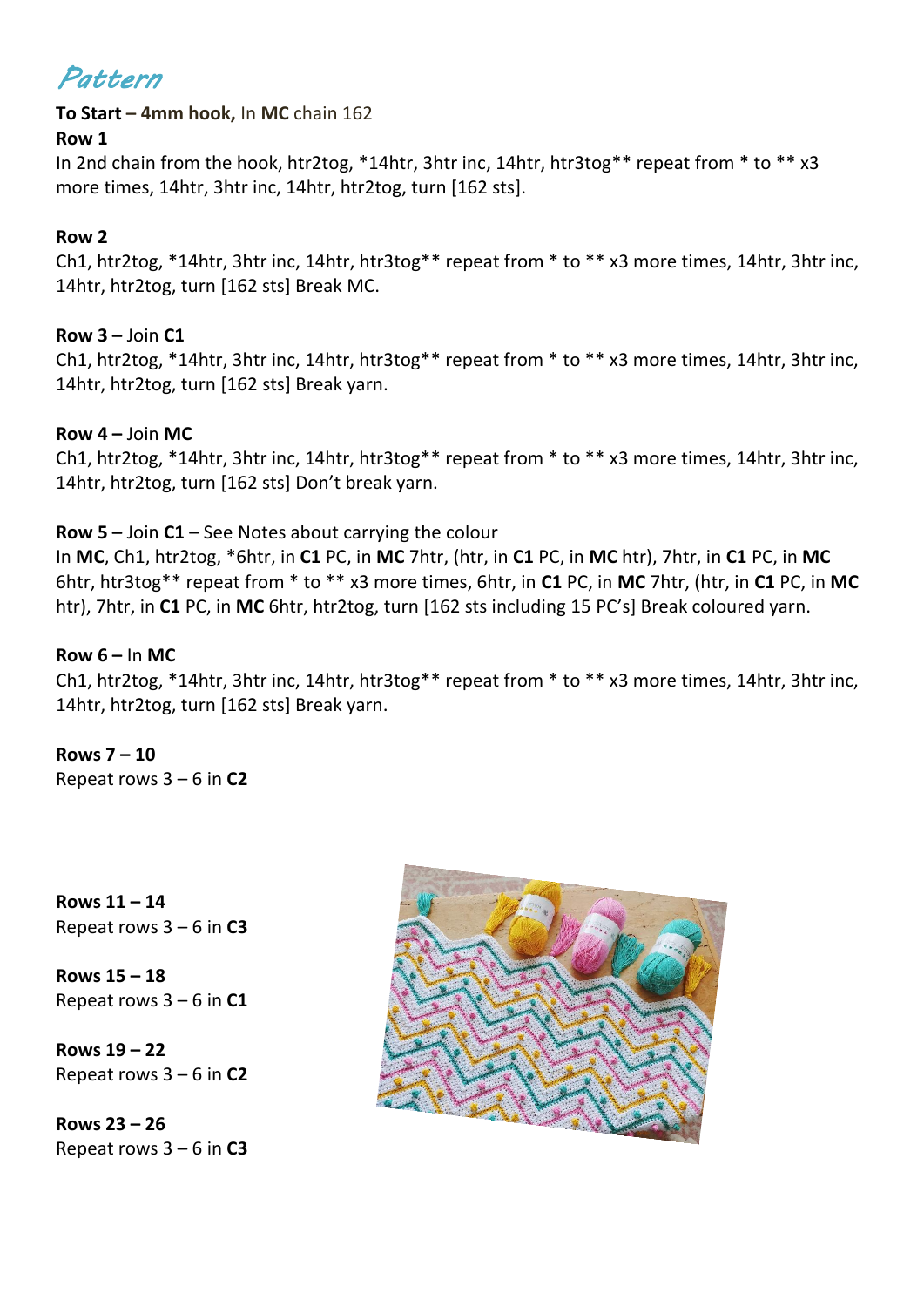**Rows 27 – 30** Repeat rows 3 – 6 in **C1**

**Rows 31 – 34**  Repeat rows 3 – 6 in **C2**

**Rows 35 – 38**  Repeat rows 3 – 6 in **C3**

**Rows 39 – 42** Repeat rows 3 – 6 in **C1**

**Rows 43 – 46** Repeat rows 3 – 6 in **C2**

**Rows 47 – 50** Repeat rows 3 – 6 in **C3**

**Rows 51 – 54** Repeat rows 3 – 6 in **C1**

**Rows 55 – 58** Repeat rows 3 – 6 in **C2**





**Rows 59 – 62** Repeat rows 3 – 6 in **C3**

**Rows 63 – 66** Repeat rows 3 – 6 in **C1**

**Rows 67 – 70** Repeat rows 3 – 6 in **C2**

**Rows 71 – 74** Repeat rows 3 – 6 in **C3**

**Row 75** – In **C1** Repeat row 3

**Rows 76 – 77** Repeat row 3 – In **MC**, Break Yarn and sew all ends in.